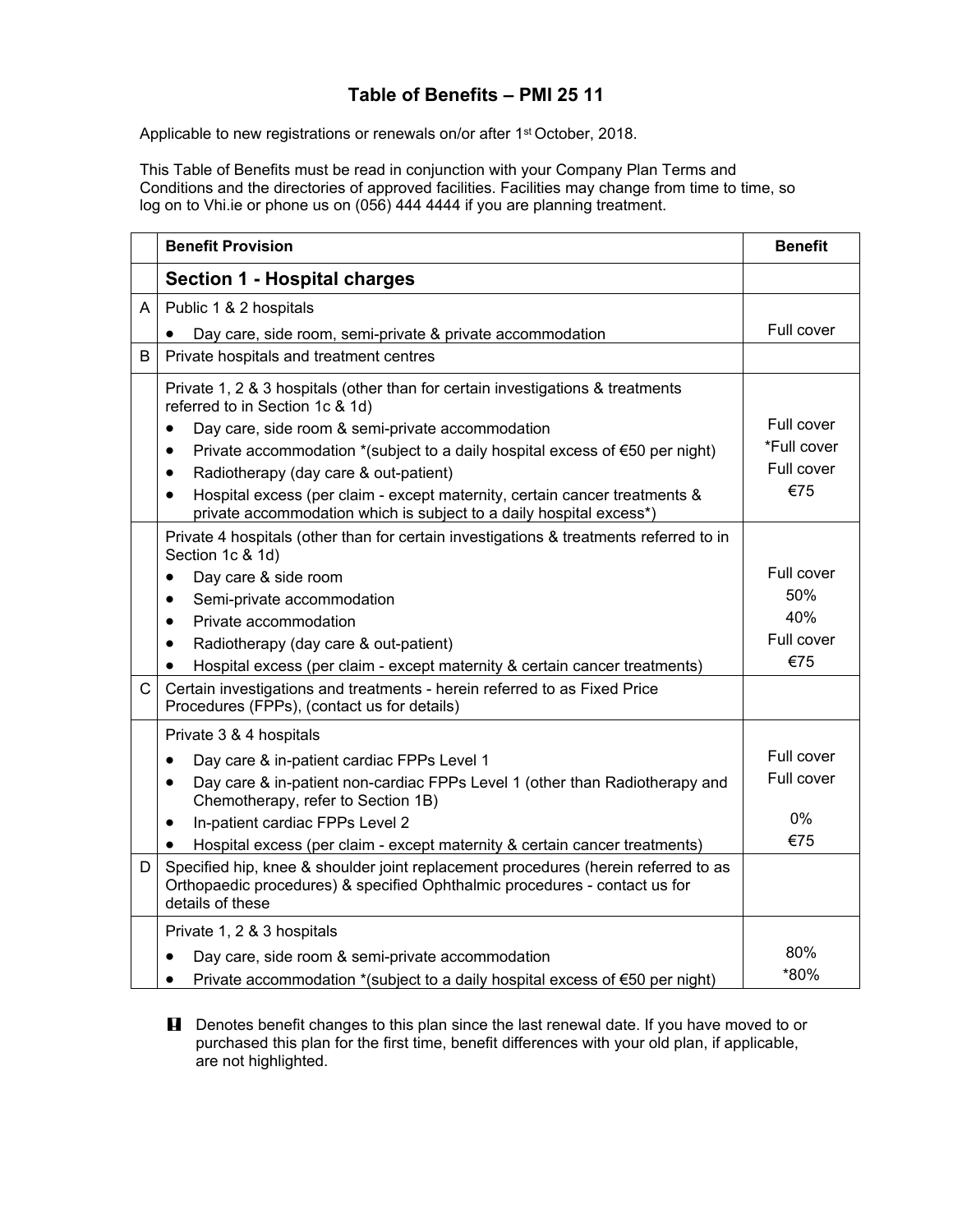|              | Hospital excess (per claim – except private accommodation which is subject to<br>a daily hospital excess*) | €75                               |
|--------------|------------------------------------------------------------------------------------------------------------|-----------------------------------|
|              | Private 4 hospitals                                                                                        |                                   |
|              | Day care & side room<br>$\bullet$                                                                          | 80%                               |
|              | Semi-private accommodation                                                                                 | 50%                               |
|              | Private accommodation                                                                                      | 40%                               |
|              | Hospital excess (per claim)                                                                                | €75                               |
|              | When carried out as a Fixed Price Procedure (contact us for details)                                       |                                   |
|              | Private 3 & 4 hospitals                                                                                    | 80%                               |
|              | Hospital excess (per claim)                                                                                | €75                               |
|              | <b>Section 2 - Consultants' fees/GP procedures</b>                                                         |                                   |
| A            | In-patient treatment, day-care/side room/out-patient & GP procedures                                       |                                   |
|              | Participating consultant/GP                                                                                | Full cover                        |
|              | Non-participating consultant/GP                                                                            | Standard<br>benefit               |
|              | Section 3 - Psychiatric cover (read in conjunction with Section<br>1)                                      |                                   |
| A            | In-patient psychiatric cover                                                                               | 180 days                          |
| B            | Day care psychiatric treatment for approved day care programmes                                            | Contact us for<br>further details |
| $\mathsf{C}$ | In-patient treatment for alcoholism, drug or other substance abuse in any 5 year<br>period                 | 91 days                           |
| D            | Out-patient mental health treatment (in an approved out-patient mental health<br>centre) $\blacksquare$    |                                   |
|              | Mental health assessment in every 2 year period                                                            | €100 per<br>member                |
|              | Mental health therapy, 12 visits                                                                           | €100 per visit                    |
|              | Section 4 - Maternity & BabyH                                                                              |                                   |
| A            | Normal confinement                                                                                         |                                   |
|              |                                                                                                            | Full cover                        |
|              | Public hospital benefit (up to 3 days)<br>Caesarean delivery (as per hospital benefits listed)             | <b>Refer Section</b>              |
|              |                                                                                                            | 1                                 |
|              | Home birth benefit                                                                                         | €3,500                            |
| B            | In-patient maternity consultant fees (per Schedule of Benefits for Professional<br>Fees)                   | Agreed<br>charges                 |
| C            | Post-natal home nursing                                                                                    |                                   |
|              | Following 1 nights stay                                                                                    | €1,300                            |
|              | Following 2 nights stay                                                                                    | €650                              |
| D            | Vhi Fertility Programme                                                                                    |                                   |
|              | Fertility benefit - benefit per member, towards the cost of specified fertility tests                      |                                   |
|              | and treatments carried out in a Vhi Participating Fertility Treatment Centre                               |                                   |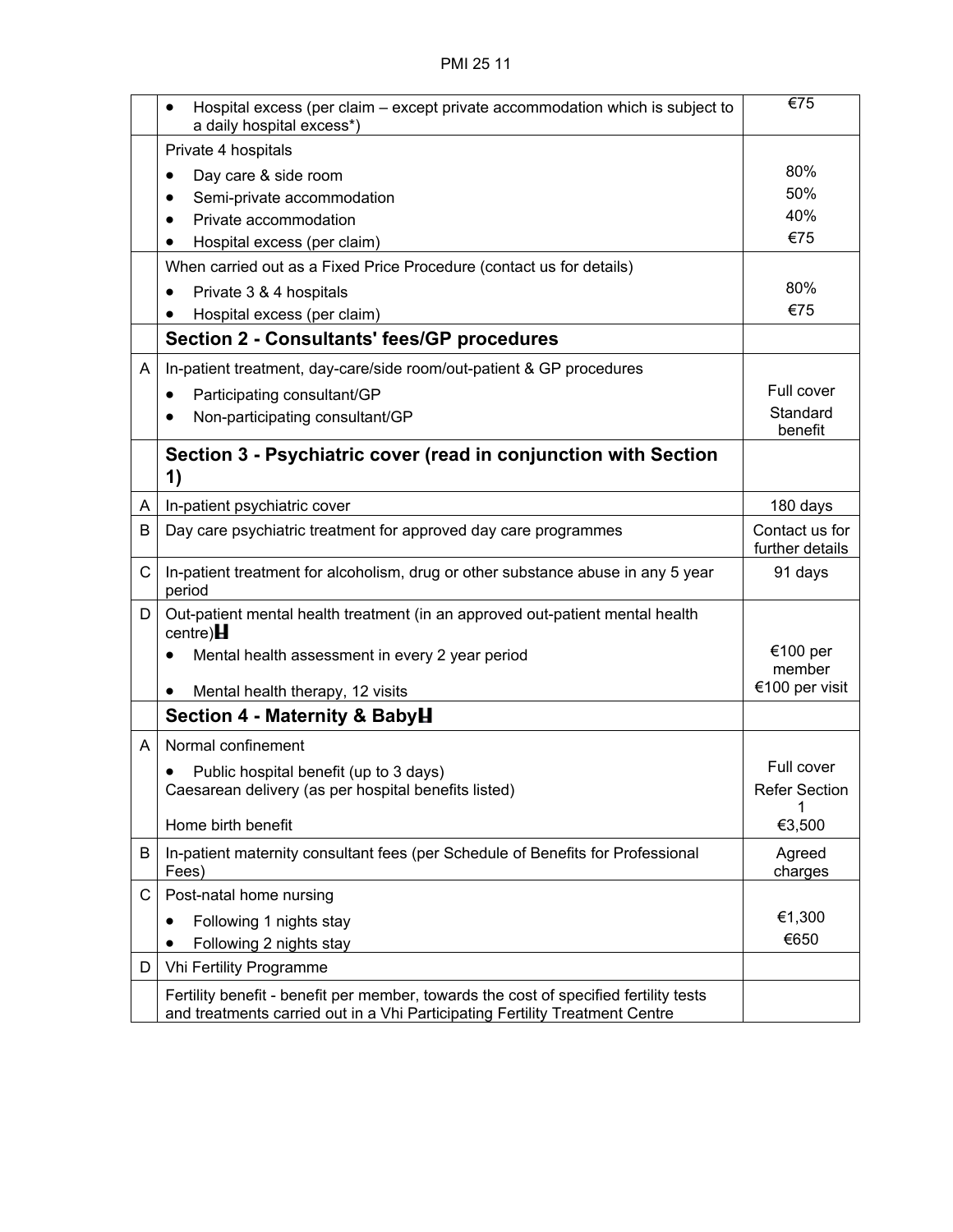PMI 25 11

|   | Initial consultation                                                                                                                                                                            | $\sqrt{\epsilon}$ 100 discount<br>at point of<br>sale |
|---|-------------------------------------------------------------------------------------------------------------------------------------------------------------------------------------------------|-------------------------------------------------------|
|   | AMH & Semen Analysis tests                                                                                                                                                                      | €100 discount<br>at point of<br>sale                  |
|   | Egg freezing - once per lifetime                                                                                                                                                                | €1,000                                                |
|   | Sperm freezing - once per lifetime<br>$\bullet$                                                                                                                                                 | €125                                                  |
|   | IUI - up to 2 treatments per lifetime, female members only                                                                                                                                      | €450 per<br>treatment*                                |
|   | IVF or ICSI - up to 2 treatments per lifetime, female members only<br>٠                                                                                                                         | €1,000 per<br>treatment*                              |
|   | Fertility counselling - 4 sessions per treatment carried out in a Vhi Participating<br><b>Fertility Treatment Centre</b>                                                                        | €40 per<br>session                                    |
|   | Fertility support services - Acupuncturists & Dieticians visits                                                                                                                                 | <b>Refer Section</b><br>9                             |
|   | * These benefits are co-funded by Vhi and the Vhi Participating Fertility Treatment<br>Centre                                                                                                   |                                                       |
| E | Maternity & Baby Bundle                                                                                                                                                                         |                                                       |
|   | Maternity Yoga and Pilates classes<br>٠                                                                                                                                                         | 75% cover up                                          |
|   | One maternity scan<br>٠                                                                                                                                                                         | to a combined                                         |
|   | Breast-feeding consultations<br>$\bullet$                                                                                                                                                       | limit of €600                                         |
|   | Baby massage classes                                                                                                                                                                            | and                                                   |
|   |                                                                                                                                                                                                 |                                                       |
|   | Baby swim classes                                                                                                                                                                               | no excess                                             |
|   | Ante natal course                                                                                                                                                                               |                                                       |
|   | Section 5 - Cancer care and other benefits H                                                                                                                                                    |                                                       |
| A | Mammograms in an approved mammogram centre in each 24 month period,<br>covered in accordance with our rules (contact us for details)                                                            | Full cover                                            |
| B | Cancer care support - one night's accommodation for each treatment                                                                                                                              | €100 per night                                        |
| С | Manual lymph drainage following cancer treatment - 10 visits                                                                                                                                    | €50 per visit                                         |
| D | Clinical psychology counselling for oncology treatment (psycho oncology<br>counselling) - 10 visits                                                                                             | Refer section<br>9                                    |
| E | Additional cancer support benefits                                                                                                                                                              |                                                       |
|   | Wig/ hairpiece, post-mastectomy bra, swimsuit, surgical prosthesis following<br>$\bullet$<br>cancer treatment<br>No excess applies, but subject to the benefit maximum for medical and surgical | Full cover                                            |
|   | appliances set out below                                                                                                                                                                        |                                                       |
| F | Other benefits in Section 5                                                                                                                                                                     |                                                       |
|   | Convalescent care - first 14 nights                                                                                                                                                             | €30 per night                                         |
|   | Vhi Healthcare approved medical and surgical appliances - subject to an excess of<br>€300 per member per year (contact us for details of eligible appliances)                                   | €6,675 per<br>member year                             |
|   | Vhi Hospital@Home                                                                                                                                                                               | Full cover                                            |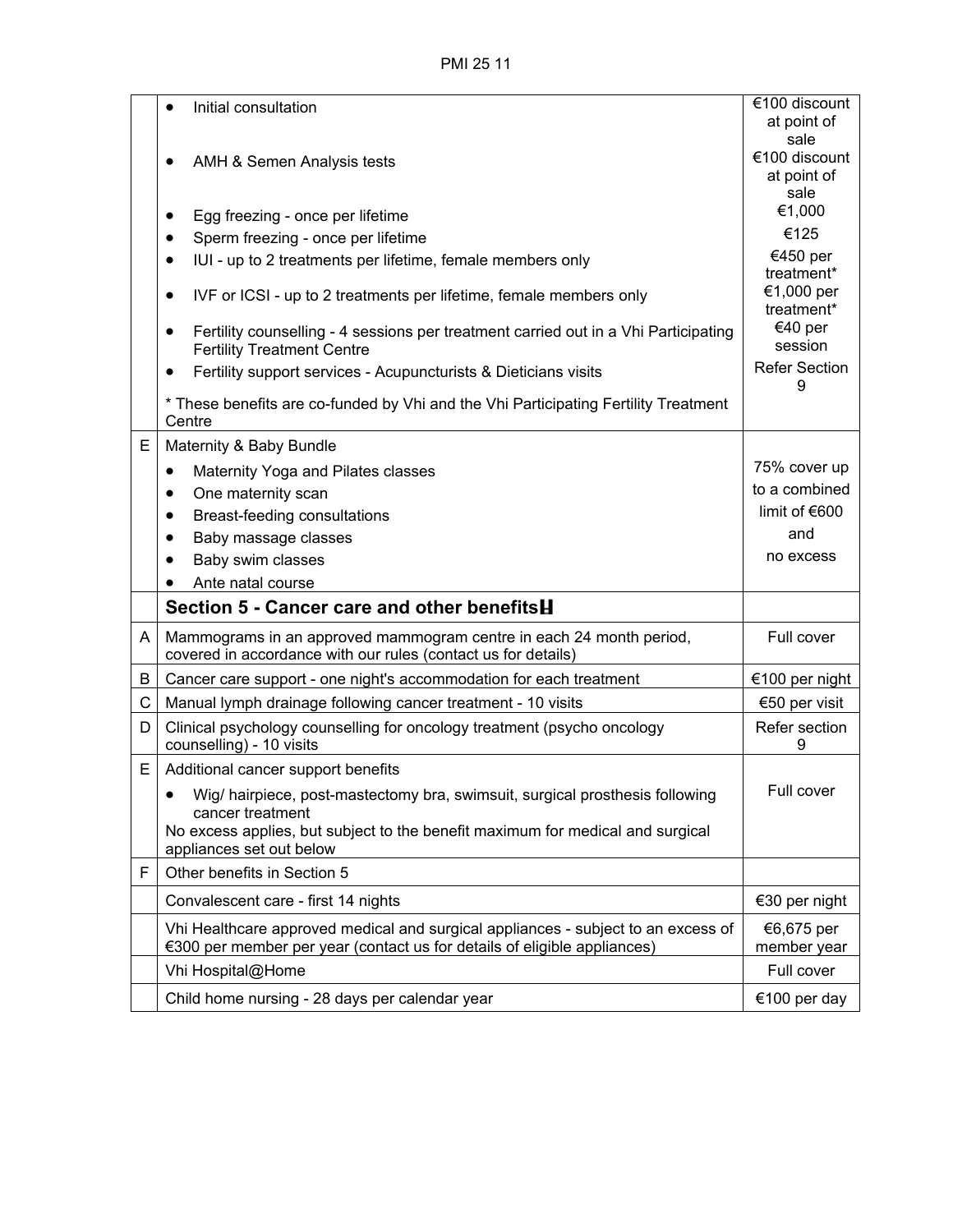|    | Parent accompanying child - 14 days per calendar year, following a stay in excess<br>of 3 days in hospital                                                                                                                              | €100 per day       |
|----|-----------------------------------------------------------------------------------------------------------------------------------------------------------------------------------------------------------------------------------------|--------------------|
|    | Return home benefit                                                                                                                                                                                                                     | €100 per<br>claim  |
|    | <b>Vhi VisionCare</b>                                                                                                                                                                                                                   |                    |
|    | Vhi VisionCare E-Screen (available through Vhi.ie/myvhi)                                                                                                                                                                                | Full cover         |
|    | Comprehensive eye exam carried out by a VSP eye-care professional in each<br>$\bullet$<br>24 month period - subject to Vhi VisionCare E-Screen referral                                                                                 | Full cover         |
|    | <b>Section 6 - Transport costs</b>                                                                                                                                                                                                      |                    |
| A  | Transport costs (covered in accordance with our rules)                                                                                                                                                                                  | Agreed<br>charges  |
|    | Section 7 - Cover outside Ireland                                                                                                                                                                                                       |                    |
| A  | Emergency treatment abroad                                                                                                                                                                                                              | €100,000           |
| B  | Elective treatment abroad (subject to prior approval)                                                                                                                                                                                   |                    |
|    | Surgical procedures available in Ireland (as per level of cover in Ireland)<br>$\bullet$                                                                                                                                                | €100,000           |
|    | Treatment not available in Ireland                                                                                                                                                                                                      | €100,000           |
|    | <b>Section 8</b>                                                                                                                                                                                                                        |                    |
| A  | In-patient MRI scans (covered in accordance with Section 1)                                                                                                                                                                             | Agreed<br>charges  |
| B  | Out-patient MRI scans                                                                                                                                                                                                                   |                    |
|    | Category 1 - approved MRI centres<br>٠                                                                                                                                                                                                  | Full cover         |
|    | Category 2 - approved MRI centres, agreed MRI charges & consultant<br>٠<br>Radiologists fees (subject to an excess of €125 per scan)                                                                                                    | Full cover         |
| C. | PET-CT scans (covered in accordance with our rules)                                                                                                                                                                                     | Agreed<br>charges  |
| D  | CT Scans (covered in accordance with our rules) $\blacksquare$                                                                                                                                                                          | Full cover         |
|    | Section 9 – Day-to-day medical expenses (benefits are per visit,<br>per member, unless otherwise indicated) H                                                                                                                           |                    |
| A  | General practitioner - unlimited visits                                                                                                                                                                                                 | 75%                |
| B  | Consultant consultation - unlimited visits                                                                                                                                                                                              | 75%                |
| С  | Pathology - consultants' fees                                                                                                                                                                                                           | 75%                |
| D  | Radiology - consultants' fees for professional services                                                                                                                                                                                 | 75%                |
| E  | Pathology/Radiology or other diagnostic tests (refer to Section 8 for out-patient<br>MRI benefits) - 75% of agreed charges in an approved out-patient centre. Contact<br>us for details of eligible diagnostic tests and reimbursements | €1,000 per<br>year |
| F  | Pre- and post-natal care (combined visits)                                                                                                                                                                                              | €500               |
| G  | Practice nurse - unlimited visits                                                                                                                                                                                                       | 75%                |
| H  | STI screening                                                                                                                                                                                                                           | Up to €100         |
|    | Dental practitioner - 12 visits                                                                                                                                                                                                         | €40                |
|    | Physiotherapist - 12 visits                                                                                                                                                                                                             | €40                |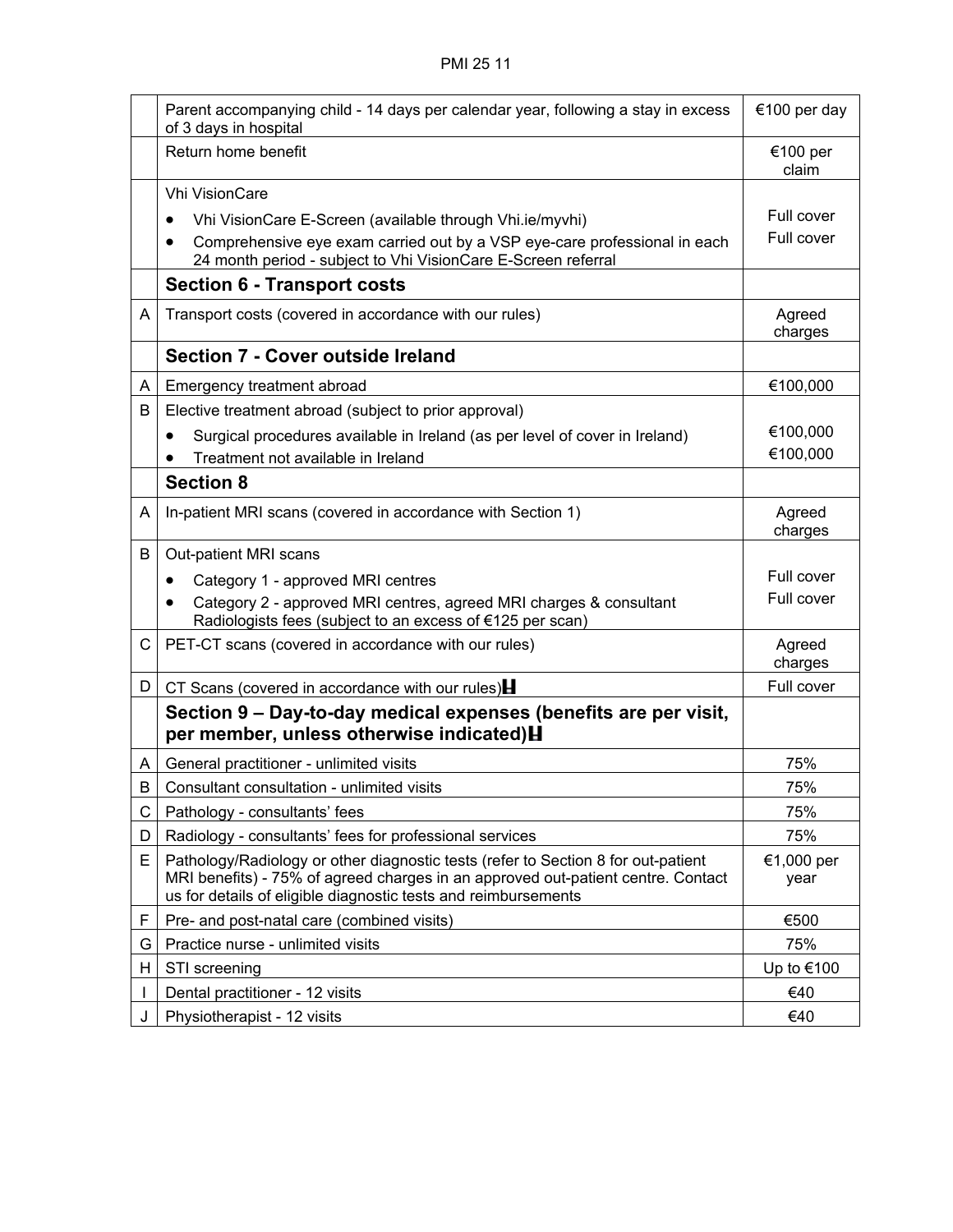| K. | Acupuncturists, Chiropractors, Osteopaths, Physical therapists, Reflexologists -<br>unlimited visits                                                                                                                                                   | 75%                   |
|----|--------------------------------------------------------------------------------------------------------------------------------------------------------------------------------------------------------------------------------------------------------|-----------------------|
| L  | Chiropodists/Podiatrists, Dieticians, Occupational therapists, Speech therapists,<br>Orthoptists - unlimited visits                                                                                                                                    | 75%                   |
| Μ  | Optical – eye tests and glasses/contact lenses – 75% of charges in each 24 month<br>period (^Payment will be made directly to the provider if attending a VSP network<br>provider, and will not be subject to the annual excess or the annual maximum) | €150^                 |
| N  | Clinical Psychologist - 12 visits                                                                                                                                                                                                                      | €40                   |
| O  | Hearing test in each 2 year period                                                                                                                                                                                                                     | €50                   |
| P  | Health screening - in each 24 month period, covered in accordance with our rules<br>(contact us for details) *                                                                                                                                         |                       |
|    | Lifestage screening programme in a Vhi Medical Centre                                                                                                                                                                                                  | €200 per              |
|    | Dexa scans in an approved dexa scan centre<br>$\bullet$                                                                                                                                                                                                | screen<br>75% cover   |
| Q  | Accident & emergency cover - 2 visits                                                                                                                                                                                                                  | €75                   |
| R  | Child counselling - 8 visits                                                                                                                                                                                                                           | €30                   |
| S  | Clinical psychology counselling for oncology treatment (psycho oncology<br>counselling)* - 10 visits                                                                                                                                                   | €50 per visit         |
| Т  | Foetal screening, in the year of the birth                                                                                                                                                                                                             | €200 per              |
|    |                                                                                                                                                                                                                                                        | pregnancy             |
| U  | <b>Travel vaccinations</b>                                                                                                                                                                                                                             | €100 per year         |
| V  | Strength & Conditioning Coach - 3 visits                                                                                                                                                                                                               | €40                   |
| W  | Vhi SwiftCare exclusive benefit to Vhi customers*                                                                                                                                                                                                      |                       |
|    | Initial consultation (charge is €125 – you pay €50)<br>٠                                                                                                                                                                                               | €75                   |
|    | Follow-up treatment package after this consultation for x-rays, tests & medical<br>aids (maximum you will pay is €100 for this follow-up treatment)                                                                                                    | 50% of total<br>costs |
|    | Vhi SwiftCare appointment services*                                                                                                                                                                                                                    |                       |
|    | Consultant consultation (orthopaedic, oral maxillofacial & sports medicine)<br>$\bullet$                                                                                                                                                               | 75%                   |
|    | Dental practitioner - 12 visits                                                                                                                                                                                                                        | €40                   |
|    | Physiotherapist - 12 visits                                                                                                                                                                                                                            | €40                   |
| X. | Vhi paediatric clinic*                                                                                                                                                                                                                                 |                       |
|    | Initial Consultant consultation                                                                                                                                                                                                                        | 75%                   |
|    | Follow up paediatric treatment and services after this consultation including<br>lactation consultant, dietician, ultrasound, blood tests and x-ray                                                                                                    | 50% of total<br>costs |
| Y  | Paediatrician benefit in addition to the Vhi paediatric clinic benefit listed above - 1<br>visit in the year of the birth                                                                                                                              | 75%                   |
|    | Annual excess - per member, per year                                                                                                                                                                                                                   | €1                    |
|    | Annual maximum - per member, per year                                                                                                                                                                                                                  | €4,000                |
|    | * These benefits are not subject to the annual excess or annual maximum                                                                                                                                                                                |                       |
|    | <b>Section 10</b>                                                                                                                                                                                                                                      |                       |